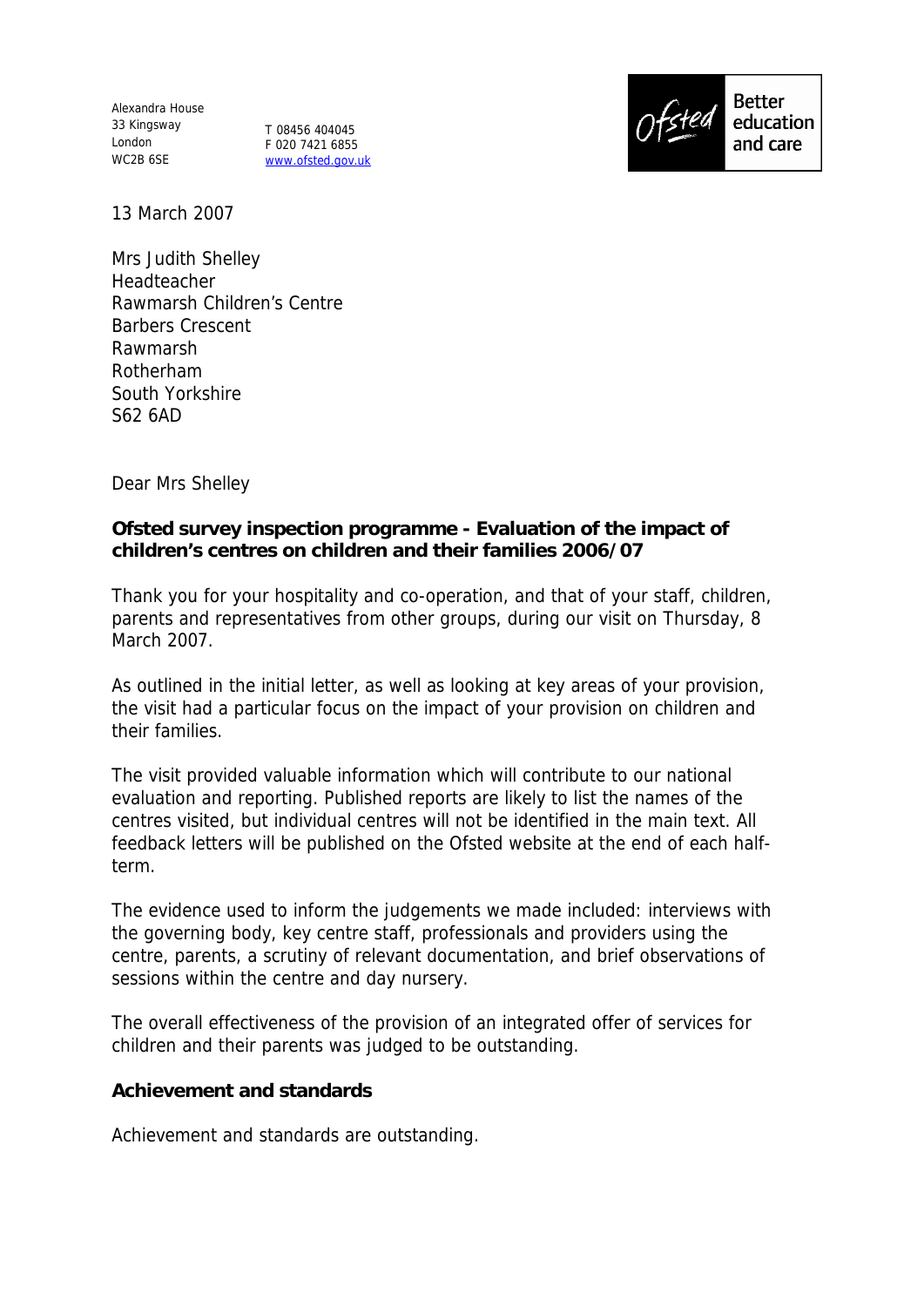- Children make excellent progress in the nursery and the several day care sections. Children improve greatly in confidence, social skills and across all areas of learning, including communication and speech and language, often from low starting points.
- Children with learning difficulties and disabilities, including those on the autistic spectrum, make very good progress and are fully integrated into the life of the centre.
- The centre is very successful in reaching out to parents and carers within the community. It meets the wide range of needs within this socially mixed community very well. It is raising the level of parenting skills and knowledge, reducing isolation, helping parents to access benefits, and supporting them to return to work or gain the skills and knowledge to enter the workplace.
- The centre is especially effective in supporting and improving the life chances of vulnerable parents from the most disadvantaged backgrounds. Parents from a wide range of backgrounds readily acknowledge the positive difference the centre has made to their lives, but for the most vulnerable families, its intervention has proved critical in preventing breakdown and in providing them with hope.

## **Quality of provision**

The quality of the provision is outstanding.

- The nursery has a long history of providing very effective education and care for four year-olds. This is being maintained and is now extended to children from birth to five.
- The quality of teaching and learning is very good. A high proportion of the staff is highly qualified, including four teachers and many staff with National Vocational Qualifications at Level 3. This level of expertise positively influences the quality of planning and how well play is organised to meet the needs of children, including those with additional learning needs.
- The centre is on the site of the long-established nursery school, albeit much extended and fully refurbished, with high quality resources and bright displays of children's work. However, its very success is highlighting the need to provide additional rooms to accommodate all the activities with children and the community that the centre wishes to develop.
- The centre has excellent relationships with its community and with the range of providers, particularly those working in family support (social care) and in health. The closeness with which front-line professionals work together ensures that vulnerable families and young parents are identified early and relevant support arranged.
- Parents and carers receive a warm welcome. They find the environment provided within the centre and its satellite, Monkwood, to be helpful and supportive. Success and enjoyment in one aspect of child rearing often leads on to an interest in another, and parents and carers embark on a series of courses and training based at the centre that improves their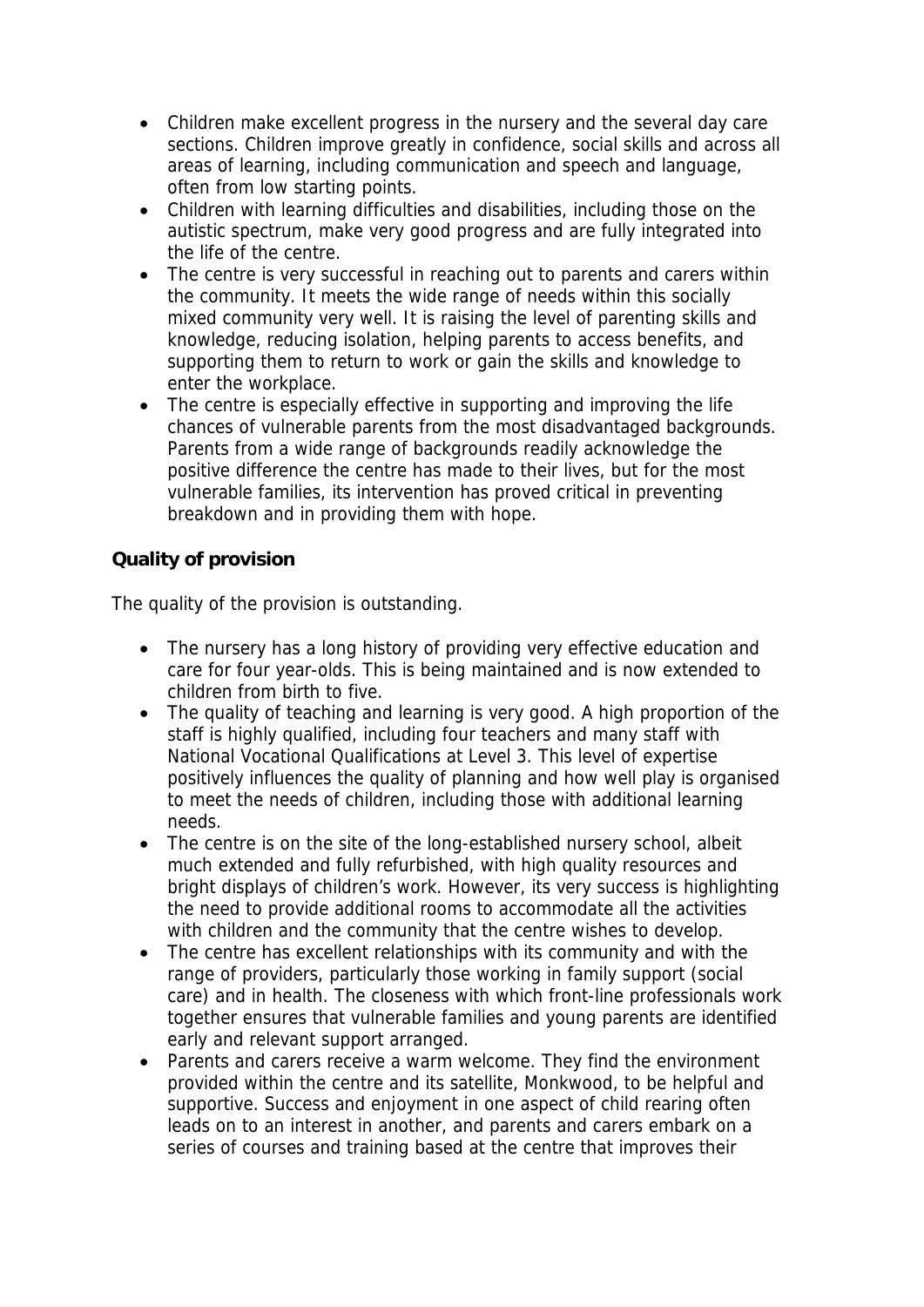confidence and parenting skills, enables them to enjoy their children more, and to make friends.

• The centre has well-established outreach provision and strong links with local schools and colleges. It is one of the main providers of training in early years for the local authority.

**Leadership and management**

The leadership and management of the centre are outstanding.

- The headteacher provides outstanding leadership of the centre, drawing effectively from over 20 years successful leadership of the nursery school on the site. She is supported very well by her senior team.
- The centre has a very positive and welcoming ethos that makes it an ideal place for parents and carers to access help, support and front-line services.
- The centre has a new and enthusiastic governing body. Governors are fully representative of the community; several came to the nursery as children. They bring a range of valuable skills, knowledge and perspectives to bear on the work of the centre. A high proportion of governors have children or grandchildren who attend the centre.
- A strong strategic commitment to multi-agency working within the community from children's services within the local authority and health trusts underpins the work of the centre and contributes to its very good capacity for further improvement.

## **Inclusion**

Inclusion is outstanding.

- The centre is very successful in providing equality of opportunity for all its community of parents and carers. It is instrumental in providing this for the most socially and economically disadvantaged.
- It makes extremely good provision for children with learning difficulties and disabilities, and is a recognised resource base for children with autism, for whom it provides exceptionally well.

## **Areas for improvement**

There are no significant areas for improvement. However, we discussed encouraging more parents into adult/higher education, evaluating the impact of the work of the centre in greater depth, and investigating ways of creating more accommodation to meet demand. In addition, it may be helpful to extend the good use made of assessments of children's learning in the nursery, how they inform future planning, into the day care settings.

I hope these observations are useful as you continue to develop provision at your centre.